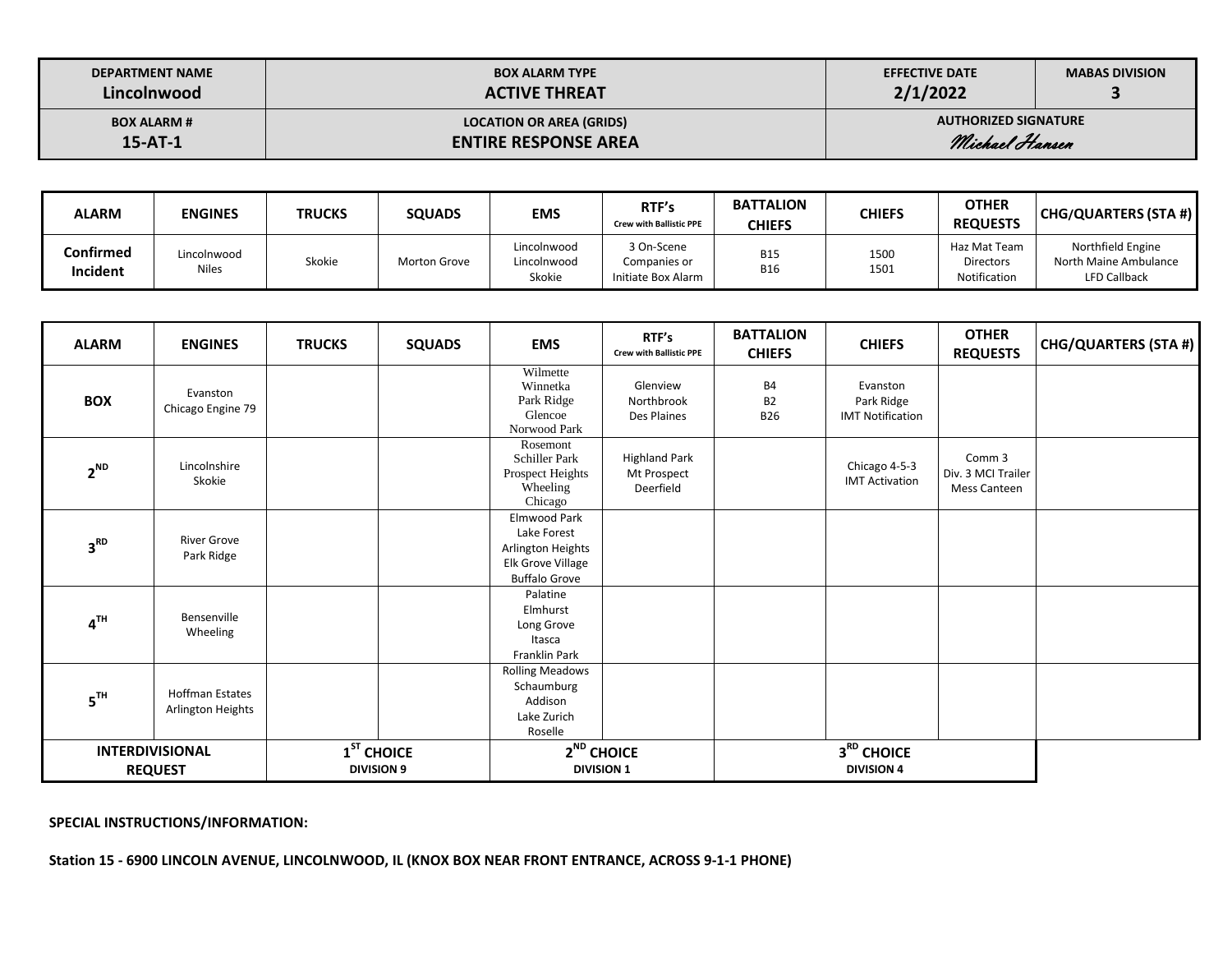| <b>DEPARTMENT NAME:</b> | <b>BOX ALARM TYPE:</b>   | <b>EFFECTIVE DATE:</b> | <b>MABAS DIVISION:</b>       |
|-------------------------|--------------------------|------------------------|------------------------------|
| Lincolnwood             | <b>DISASTER</b>          | 2/1/2022               |                              |
| <b>BOX ALARM #:</b>     | <b>LOCATION OR AREA:</b> |                        | <b>AUTHORIZED SIGNATURE:</b> |
| $15-D-1$                | <b>Entire Village</b>    |                        | Michael Hansen               |

| <b>ALARM</b>                        | <b>ENGINES</b>              | <b>TRUCKS</b>           | <b>SQUADS</b>          | <b>EMS</b>            | <b>CHIEFS</b>                            | <b>OTHER REQUESTS</b> | <b>CHANGE/QUARTERS (STA #)</b> |
|-------------------------------------|-----------------------------|-------------------------|------------------------|-----------------------|------------------------------------------|-----------------------|--------------------------------|
| <b>Confirmed</b><br><b>Incident</b> | Lincolnwood<br><b>Niles</b> | Lincolnwood<br>Evanston | Skokie<br>Morton Grove | Lincolnwood<br>Skokie | <b>B15</b><br><b>B16</b><br>1500<br>1501 |                       | <b>LFD Callback</b>            |

| <b>ALARM</b>                   | <b>ENGINES</b>                    | <b>TRUCKS</b>                     | <b>SQUADS</b> | <b>EMS</b>                                               | <b>CHIEFS</b>                                                  | <b>OTHER REQUESTS</b>                       | <b>CHANGE/QUARTERS (STA #)</b> |
|--------------------------------|-----------------------------------|-----------------------------------|---------------|----------------------------------------------------------|----------------------------------------------------------------|---------------------------------------------|--------------------------------|
| <b>BOX</b>                     | Northfield<br>Glenview            | Wilmette                          | Park Ridge    | Winnetka<br>Glencoe<br>Deerfield                         | <b>Niles</b><br><b>Morton Grove</b><br><b>IMT Notification</b> | DECON 3<br>HazMat & TRT Leadership          |                                |
| $2^{ND}$                       | Northbrook<br>North Maine         | <b>Highland Park</b>              | Des Plaines   | Norwood Park<br>Rosemont<br>Prospect Heights             | Evanston<br>Northfield<br><b>IMT Activation</b>                | COMM <sub>3</sub>                           |                                |
| 3 <sup>RD</sup>                | Mt Prospect<br><b>River Grove</b> | <b>Schiller Park</b>              | Lincolnshire  | Wheeling<br>Franklin Park<br>Bensenville                 | Park Ridge<br>Des Plaines                                      |                                             |                                |
| 4 <sup>TH</sup>                | Elmwood Park<br>Lake Forest       | <b>Arlington Heights</b>          | Palatine      | Wood Dale<br><b>Buffalo Grove</b><br><b>Melrose Park</b> | North Maine<br><b>Highland Park</b>                            |                                             |                                |
| 5 <sup>TH</sup>                | Northlake<br>Elmhurst             | Elk Grove Village                 | Schaumburg    | Long Grove<br><b>Rolling Meadows</b><br>Itasca           | Glenview<br>Northbrook                                         |                                             |                                |
| <b>INTERDIVISIONAL REQUEST</b> |                                   | $1ST$ CHOICE<br><b>Division 4</b> |               | $2^{ND}$ CHOICE<br><b>Division 20</b>                    |                                                                | 3 <sup>RD</sup> CHOICE<br><b>Division 5</b> |                                |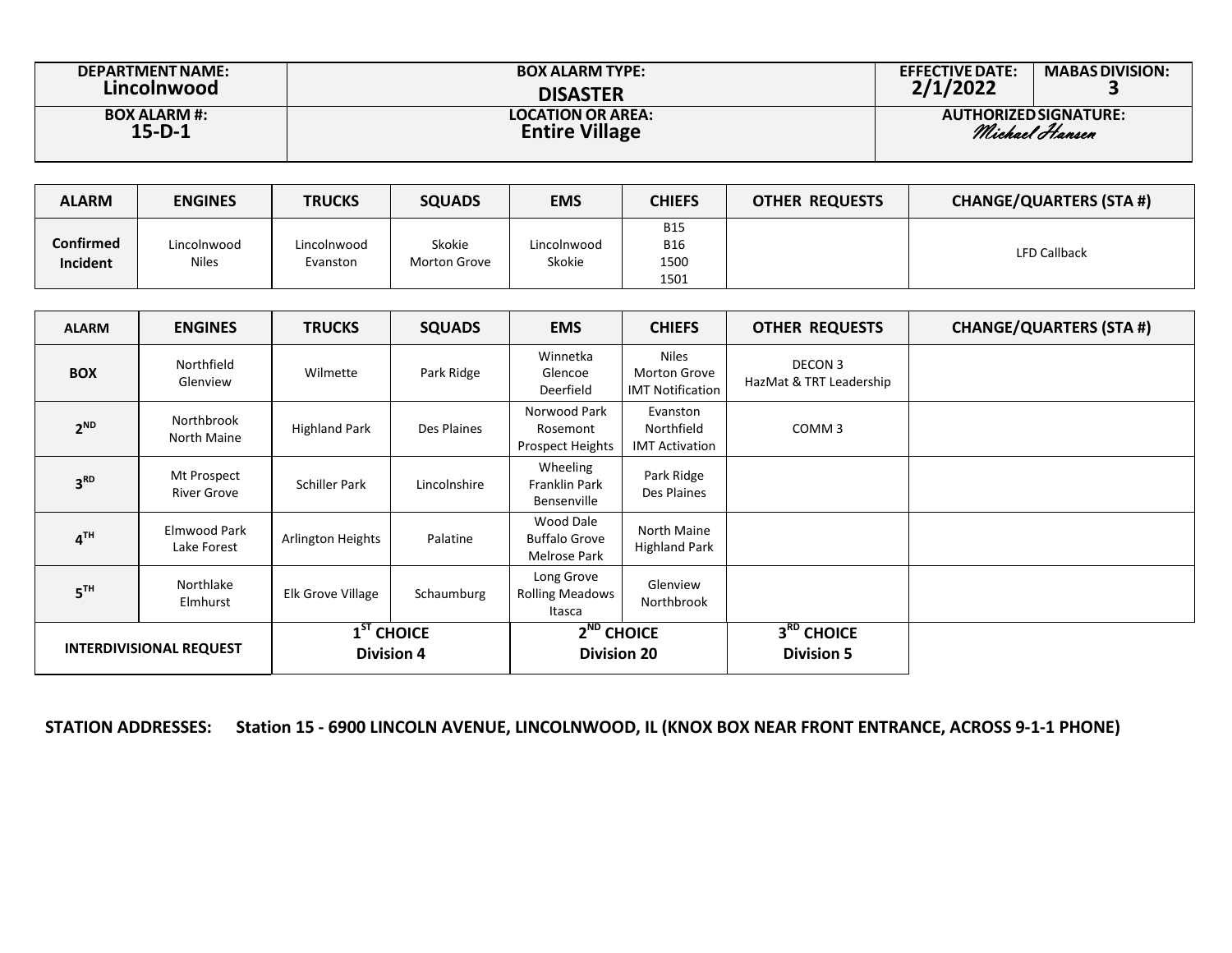| <b>DEPARTMENT NAME:</b><br>Lincolnwood | <b>BOX ALARM TYPE:</b><br><b>EMS / Life Safety</b> | <b>EFFECTIVE DATE:</b><br>2/1/2022 | <b>MABAS DIVISION:</b>       |
|----------------------------------------|----------------------------------------------------|------------------------------------|------------------------------|
| <b>BOX ALARM #:</b>                    | <b>LOCATION OR AREA:</b>                           |                                    | <b>AUTHORIZED SIGNATURE:</b> |
| 15-E-1                                 | <b>Entire District</b>                             |                                    | Michael Hansen               |

| <b>ALARM</b>           | <b>ENGINES</b> | <b>TRUCKS</b> | <b>SQUADS</b> | <b>EMS</b>  | <b>CHIEFS</b> | <b>OTHER REQUESTS</b> | <b>CHANGE/QUARTERS (STA #)</b> |
|------------------------|----------------|---------------|---------------|-------------|---------------|-----------------------|--------------------------------|
| <b>Pin-In Response</b> | Lincolnwood    | Lincolnwood   |               | Lincolnwood | <b>B15</b>    |                       |                                |
| <b>EMS Plan</b>        |                |               | Skokie        | Skokie      | <b>B16</b>    |                       |                                |

**Above Companies are due on the Box if not already dispatched**

| <b>ALARM</b>                             | <b>ENGINES</b>       | <b>TRUCKS</b> | <b>SQUADS</b>                    | <b>EMS</b>                                           | <b>CHIEFS</b>                                       | <b>OTHER REQUESTS</b>          | <b>CHANGE/QUARTERS (STA #)</b> |
|------------------------------------------|----------------------|---------------|----------------------------------|------------------------------------------------------|-----------------------------------------------------|--------------------------------|--------------------------------|
| <b>BOX</b>                               | Wilmette             |               | Morton Grove                     | <b>Niles</b><br>Evanston<br>Northfield               | <b>B4</b><br>Evanston<br><b>IMT Notification</b>    | Notify 1500                    | <b>Glenview Engine</b>         |
| 2ND                                      | Skokie               |               | Northbrook                       | Winnetka<br>Park Ridge<br><b>North Maine</b>         | <b>Niles</b><br>Park Ridge<br><b>IMT Activation</b> | <b>LFD Callback</b>            |                                |
| 3 <sub>RD</sub>                          | Chicago Engine<br>79 |               | <b>Highland Park</b>             | Glencoe<br>Des Plaines<br>Chicago                    | Chicago 4-5-3                                       | DIV 3 MCI Trailer              |                                |
| 4TH                                      | <b>Niles</b>         |               |                                  | Deerfield<br>Norwood Park<br><b>Prospect Heights</b> |                                                     |                                |                                |
| 5TH                                      | Park Ridge           |               |                                  | Wheeling<br><b>Schiller Park</b><br>Rosemont         |                                                     | DIV 1 MCI Trailer              |                                |
| <b>INTERDIVISIONAL</b><br><b>REQUEST</b> |                      |               | $1ST$ CHOICE<br>DIV <sub>1</sub> | $2ND$ CHOICE<br><b>DIV 20</b>                        |                                                     | 3RD CHOICE<br>DIV <sub>4</sub> |                                |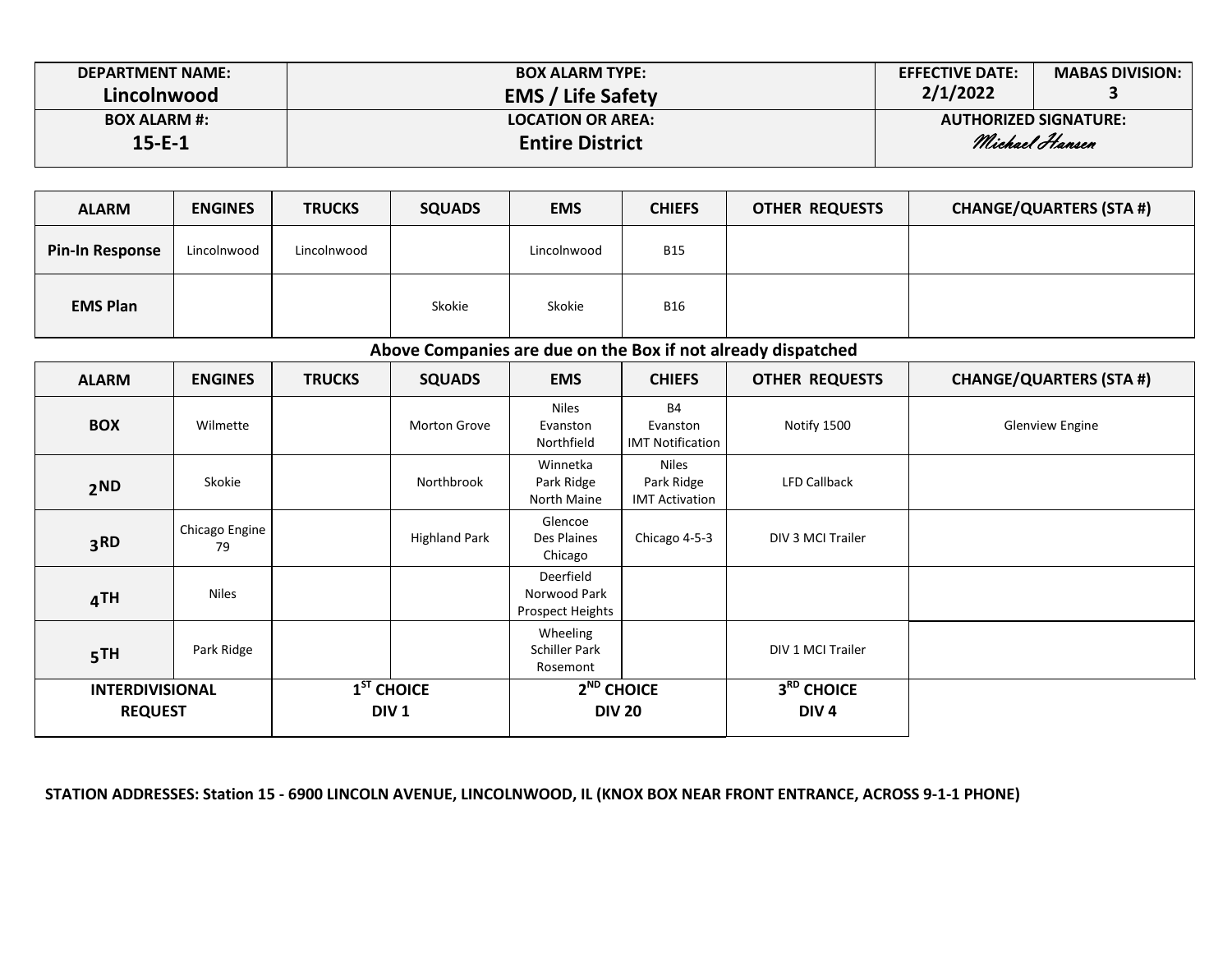| <b>DEPARTMENT NAME:</b> | <b>BOX ALARM TYPE:</b>   | <b>EFFECTIVE DATE:</b>       | <b>MABAS DIVISION:</b> |
|-------------------------|--------------------------|------------------------------|------------------------|
| Lincolnwood             | <b>STRUCTURE FIRE</b>    | 2/1/2022                     |                        |
| <b>BOX ALARM #:</b>     | <b>LOCATION OR AREA:</b> | <b>AUTHORIZED SIGNATURE:</b> |                        |
| $15 - F - 1$            | <b>Entire District</b>   |                              | Michael Hansen         |

| <b>ALARM</b>        | <b>ENGINES</b> | <b>TRUCKS</b>   | <b>SQUADS</b> | <b>EMS</b> | <b>CHIEFS</b>                              | <b>OTHER REQUESTS</b>                       | <b>CHANGE/QUARTERS (STA #)</b>                  |
|---------------------|----------------|-----------------|---------------|------------|--------------------------------------------|---------------------------------------------|-------------------------------------------------|
| <b>STILL</b>        | E15            | T <sub>15</sub> |               | A45        | <b>B15</b>                                 |                                             |                                                 |
| <b>Working Fire</b> | <b>Niles</b>   | Skokie          | Morton Grove  | Skokie     | 1500<br>1501<br><b>B16</b><br>Morton Grove | Evanston Truck (RIT)<br><b>LFD Callback</b> | <b>Glenview Engine</b><br>Des Plaines Ambulance |

| <b>ALARM</b>                   | <b>ENGINES</b>                      | <b>TRUCKS</b> | <b>SQUADS</b>                                                    | <b>EMS</b>                       | <b>CHIEFS</b>                                       | <b>OTHER REQUESTS</b>                                                               | <b>CHANGE/QUARTERS (STA #)</b> |
|--------------------------------|-------------------------------------|---------------|------------------------------------------------------------------|----------------------------------|-----------------------------------------------------|-------------------------------------------------------------------------------------|--------------------------------|
| <b>BOX</b>                     | Northfield<br>Winnetka              | Wilmette      | Chicago Squad 2                                                  | North Maine<br>Glencoe           | <b>Niles</b><br>Evanston<br><b>IMT Notification</b> |                                                                                     |                                |
| 2ND                            | Des Plaines<br>Park Ridge           | Northbrook    |                                                                  | Norwood Park                     | Northbrook<br>Park Ridge<br><b>IMT Activation</b>   | <b>MESS Canteen</b><br>AIR <sub>3</sub><br>COMM <sub>3</sub><br>Highland Park (RIT) |                                |
| 3 <sub>RD</sub>                | Prospect Heights<br>Deerfield       | Wheeling      | Lincolnshire                                                     | Rosemont                         |                                                     |                                                                                     |                                |
| 4TH                            | <b>River Grove</b><br>Franklin Park | Chicago       |                                                                  | Mt Prospect                      |                                                     | Schiller Park (RIT)                                                                 |                                |
| 5TH                            | Elk Grove Village<br>Bensenville    | Elmwood Park  | Schaumburg                                                       | Arlington Heights                |                                                     |                                                                                     |                                |
| <b>INTERDIVISIONAL REQUEST</b> |                                     |               | $\overline{\mathbf{1}}^{\mathsf{ST}}$ CHOICE<br>DIV <sub>1</sub> | $2^{ND}$ CHOICE<br><b>DIV 20</b> |                                                     | $3RD$ CHOICE<br>DIV <sub>4</sub>                                                    |                                |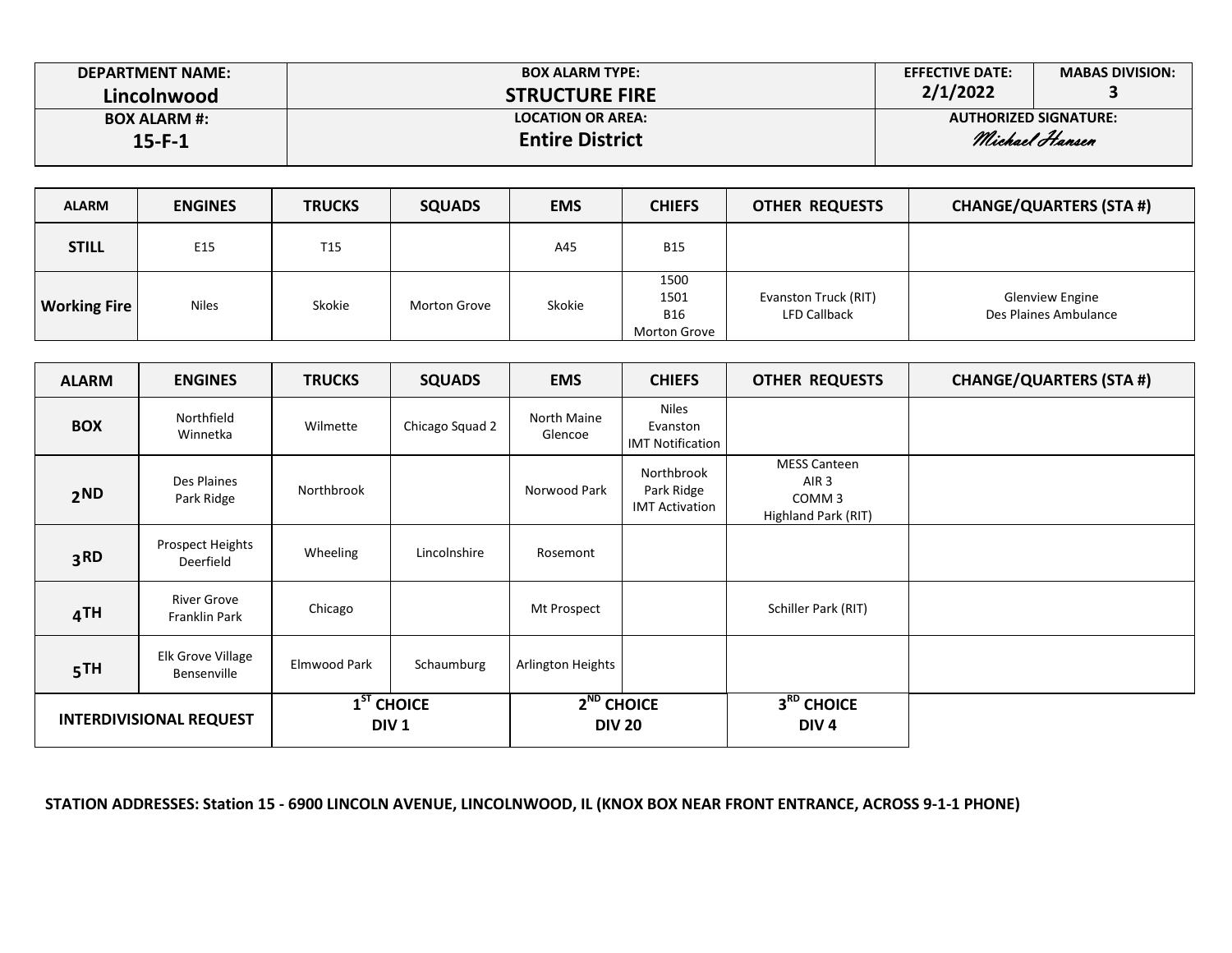| <b>DEPARTMENT NAME:</b> | <b>BOX ALARM TYPE:</b>         | <b>EFFECTIVE DATE:</b>       | <b>MABAS DIVISION:</b> |  |
|-------------------------|--------------------------------|------------------------------|------------------------|--|
| Lincolnwood             | <b>STRUCTURE FIRE</b>          | 2/1/2022                     |                        |  |
| <b>BOX ALARM #:</b>     | <b>LOCATION OR AREA:</b>       | <b>AUTHORIZED SIGNATURE:</b> |                        |  |
| $15 - F - 2$            | <b>Target Hazard/High Rise</b> | Michael Hansen               |                        |  |

| <b>ALARM</b>        | <b>ENGINES</b>             | <b>TRUCKS</b>      | <b>SQUADS</b> | <b>EMS</b>         | <b>CHIEFS</b>                                | <b>OTHER REQUESTS</b>                       | <b>CHANGE/QUARTERS (STA #)</b>                  |
|---------------------|----------------------------|--------------------|---------------|--------------------|----------------------------------------------|---------------------------------------------|-------------------------------------------------|
| <b>STILL</b>        | E <sub>15</sub>            | T15                |               | A45                | <b>B15</b>                                   |                                             |                                                 |
| <b>Working Fire</b> | <b>Niles</b><br>Northfield | Skokie<br>Wilmette | Morton Grove  | Skokie<br>Winnetka | 1500<br>1501<br><b>Niles</b><br>Morton Grove | Evanston Truck (RIT)<br><b>LFD Callback</b> | <b>Glenview Engine</b><br>Des Plaines Ambulance |

| <b>ALARM</b>                   | <b>ENGINES</b>                                   | <b>TRUCKS</b>                                  | <b>SQUADS</b>                    | <b>EMS</b>        | <b>CHIEFS</b>                                                | <b>OTHER REQUESTS</b>                                        | <b>CHANGE/QUARTERS (STA #)</b> |
|--------------------------------|--------------------------------------------------|------------------------------------------------|----------------------------------|-------------------|--------------------------------------------------------------|--------------------------------------------------------------|--------------------------------|
| <b>BOX</b>                     | Park Ridge<br>North Maine<br>Norwood Park        | Northbrook                                     | Chicago Squad 2                  | Glencoe           | Chicago<br>Evanston<br>Northfield<br><b>IMT Notification</b> |                                                              |                                |
| 2ND                            | Deerfield<br>Prospect Heights<br>Wheeling        | <b>Highland Park</b>                           | Des Plaines                      | Rosemont          | Northbrook<br>Park Ridge<br><b>IMT Activation</b>            | <b>MESS Canteen</b><br>AIR <sub>3</sub><br>COMM <sub>3</sub> |                                |
| 3 <sub>RD</sub>                | <b>River Grove</b><br>Mt Prospect<br>Lake Forest | Chicago Truck 56                               | Lincolnshire                     | Arlington Heights | Wilmette<br>Wheeling                                         |                                                              |                                |
| 4TH                            | <b>Franklin Park</b><br>Bensenville<br>Elmhurst  | Schiller Park<br>Elk Grove Village             |                                  |                   |                                                              |                                                              |                                |
| 5TH                            | Elmwood Park<br>Northlake<br>Long Grove          | <b>Buffalo Grove</b><br><b>Hoffman Estates</b> |                                  | Schaumburg        |                                                              |                                                              |                                |
| <b>INTERDIVISIONAL REQUEST</b> |                                                  |                                                | $1ST$ CHOICE<br>DIV <sub>1</sub> |                   | $2^{ND}$ CHOICE<br><b>DIV 20</b>                             | 3RD CHOICE<br>DIV <sub>4</sub>                               |                                |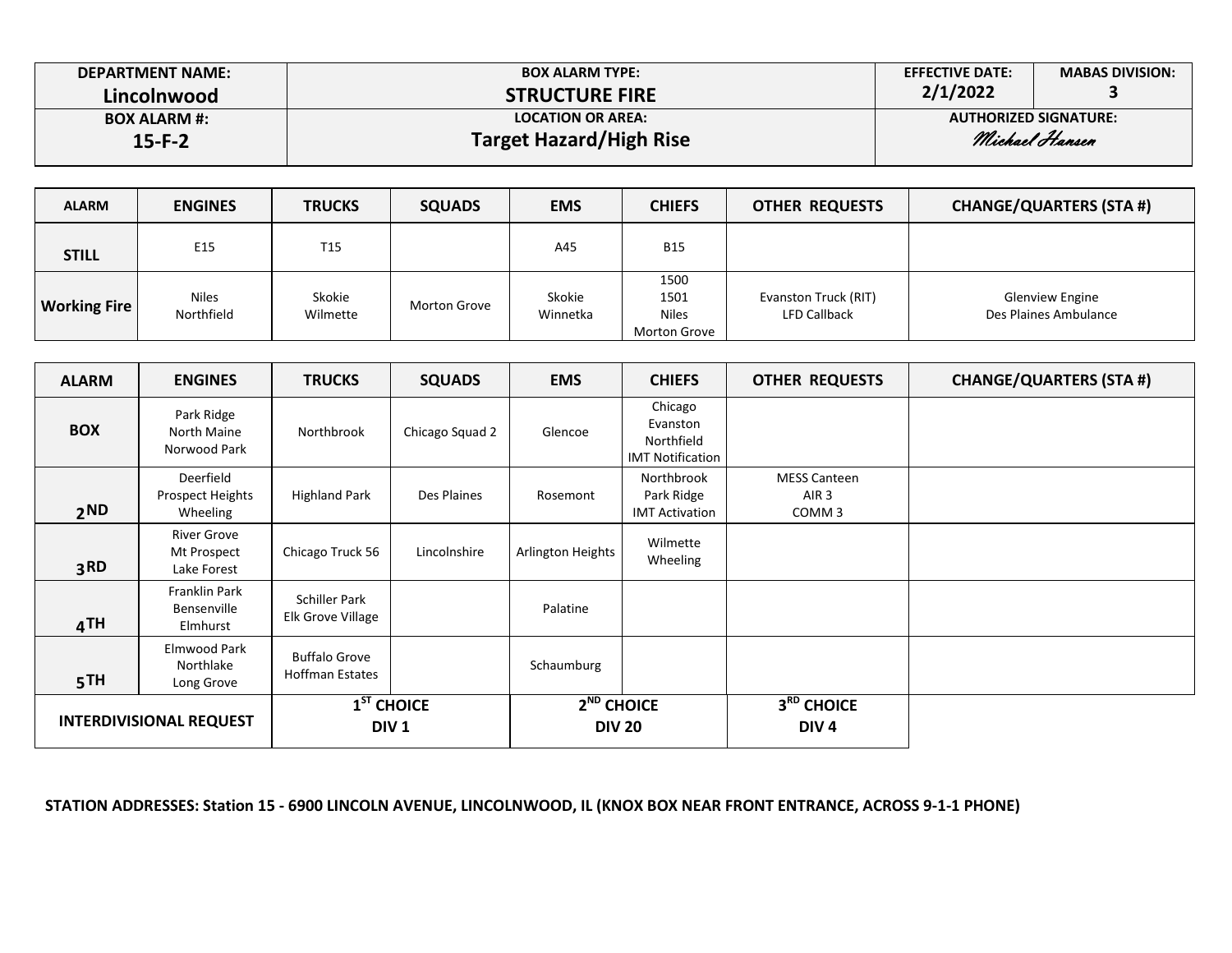| <b>DEPARTMENT NAME</b> | <b>BOX ALARM TYPE</b>       | <b>EFFECTIVE DATE</b> | <b>MABAS DIVISION</b>       |
|------------------------|-----------------------------|-----------------------|-----------------------------|
| Lincolnwood            | <b>HAZARDOUS MATERIALS</b>  | 2/1/2022              |                             |
| <b>BOX ALARM #</b>     | <b>LOCATION OR AREA</b>     |                       | <b>AUTHORIZED SIGNATURE</b> |
| $15 - H - 1$           | <b>Entire Response Area</b> |                       | Michael Hansen              |

| <b>ALARM</b>                 | <b>ENGINES</b>           | <b>TRUCKS</b>   | <b>SQUADS</b> | <b>EMS</b>    | <b>HAZ-MAT</b><br><b>TECHS/TEAMS</b> | <b>CHIEFS</b>                            | <b>OTHER</b><br><b>REQUESTS</b>        | <b>CHANGE/QUARTERS</b><br>(STA#)                                      |
|------------------------------|--------------------------|-----------------|---------------|---------------|--------------------------------------|------------------------------------------|----------------------------------------|-----------------------------------------------------------------------|
| Confirmed<br><b>Incident</b> | E <sub>15</sub><br>Niles | T <sub>15</sub> | <b>Skokie</b> | A45<br>Skokie | Skokie<br>Niles                      | <b>B15</b><br><b>B16</b><br>1500<br>1501 | Haz Mat Team Directors<br>Notification | <b>Glenview Engine</b><br>Northbrook Ambulance<br><b>LFD Callback</b> |

| <b>ALARM</b>                             | <b>ENGINES</b>    | <b>TRUCKS</b>        | <b>SQUADS</b>   | <b>EMS</b>             | <b>HAZ-MAT</b><br><b>TECHS/TEAMS</b> | <b>CHIEFS</b>                                           | <b>OTHER</b><br><b>REQUESTS</b> | <b>CHANGE/QUARTERS</b><br>(STA#) |
|------------------------------------------|-------------------|----------------------|-----------------|------------------------|--------------------------------------|---------------------------------------------------------|---------------------------------|----------------------------------|
| <b>BOX</b>                               | Evanston          | Wilmette             | Morton Grove    | North Maine<br>Glencoe | Division 3<br>Haz Mat Techs          | <b>Niles</b><br>Morton Grove<br><b>IMT Notification</b> | Haz-Mat 3<br>Decon 3            |                                  |
| $2^{ND}$                                 | Northfield        | <b>Highland Park</b> | Park Ridge      | Winnetka               | Division 1<br>Haz Mat Techs          | Evanston<br>Park Ridge<br><b>IMT Activation</b>         | Comm 3<br>Air 3<br>Canteen      |                                  |
| 3 <sup>RD</sup>                          | Deerfield         |                      |                 | Des Plaines            | Division 20<br>Haz Mat Techs         | Wilmette                                                |                                 |                                  |
| 4 <sup>TH</sup>                          | Norwood Park      |                      |                 | Rosemont               | Division 4<br>Haz Mat Techs          | Northfield                                              |                                 |                                  |
| 5 <sup>TH</sup>                          | Chicago Engine 79 |                      | Chicago Squad 2 | Prospect Heights       | Division 9<br>Haz Mat Techs          | Chicago 5-1-5                                           |                                 |                                  |
| <b>INTERDIVISIONAL</b><br><b>REQUEST</b> |                   |                      | $1ST$ CHOICE    |                        | $2^{ND}$ CHOICE                      |                                                         | 3RD CHOICE                      |                                  |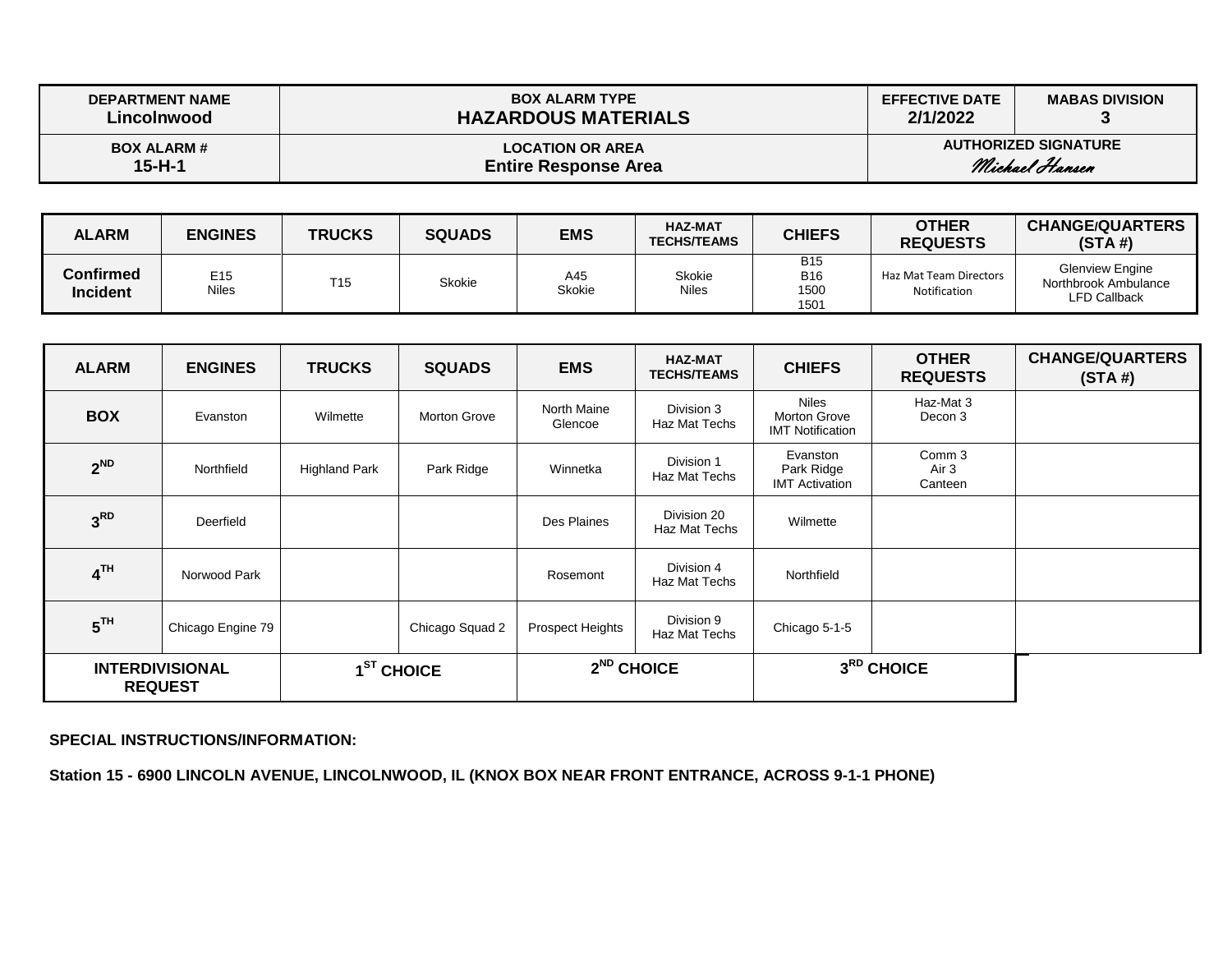| <b>DEPARTMENT NAME</b> | <b>BOX ALARM TYPE</b>                    | <b>EFFECTIVE DATE</b> | <b>MABAS DIVISION</b>       |  |
|------------------------|------------------------------------------|-----------------------|-----------------------------|--|
| Lincolnwood            | <b>FIRE INVESTIGATION - SPECIFY TYPE</b> | 2/1/2022              |                             |  |
| <b>BOX ALARM #</b>     | <b>LOCATION OR AREA</b>                  |                       | <b>AUTHORIZED SIGNATURE</b> |  |
| $15 - 1 - 1$           | <b>Entire Village</b>                    | Michael Hansen        |                             |  |

| <b>ALARM</b>                  | <b>ENGINES</b> | <b>TRUCKS</b> | <b>SQUADS</b> | <b>EMS</b> | <b>OTHER REQUESTS</b> | <b>SINGLE FAMILY</b><br><b>RESIDENCE</b>                    | <b>MULTI UNIT / FAMILY</b><br><b>COMPLEX</b>                | <b>TARGET HAZARD</b><br><b>HIGH RISE</b>                   |
|-------------------------------|----------------|---------------|---------------|------------|-----------------------|-------------------------------------------------------------|-------------------------------------------------------------|------------------------------------------------------------|
| <b>WORKING</b><br><b>FIRE</b> |                |               |               |            |                       | <b>NOTIFY</b><br><b>DEPARTMENT</b><br><b>INVESTIGATIONS</b> | <b>NOTIFY</b><br><b>DEPARTMENT</b><br><b>INVESTIGATIONS</b> | <b>NOTIFY</b><br><b>DEPARTENT</b><br><b>INVESTIGATIONS</b> |

| <b>ALARM</b> | <b>ENGINES</b> | <b>TRUCKS</b> | <b>SQUADS</b> | <b>EMS</b> | <b>OTHER REQUESTS</b>                                               | <b>SINGLE FAMILY</b>                                                                  | <b>MULTI FAMILY</b>                                                                      | <b>TARGET HAZARD</b>                                                                      |
|--------------|----------------|---------------|---------------|------------|---------------------------------------------------------------------|---------------------------------------------------------------------------------------|------------------------------------------------------------------------------------------|-------------------------------------------------------------------------------------------|
| <b>BOX</b>   |                |               |               |            | $FI-3$<br><b>OSFM ARSON INV. / K-9</b><br><b>Lincolnwood Police</b> | <b>DIVISION 3</b><br>EIGHT (8)<br><b>INVESTIGATORS</b><br>&<br><b>ONE TEAM LEADER</b> | <b>DIVISION 3</b><br>TWELVE (12)<br><b>INVESTIGATORS</b><br>&<br><b>TWO TEAM LEADERS</b> | <b>DIVISION 3</b><br>SIXTEEN (16)<br><b>INVESTIGATORS</b><br>&<br><b>TWO TEAM LEADERS</b> |
| 2nd          |                |               |               |            | <b>COMM3</b><br><b>GLENVIEW DRONE</b>                               | <b>ADDITIONAL</b><br><b>DIVISION 3</b><br><b>INVESTIGATORS</b>                        | <b>ADDITIONAL</b><br><b>DIVISION 3</b><br><b>INVESTIGATORS</b>                           | <b>ADDITIONAL</b><br><b>DIVISION 3</b><br><b>INVESTIGATORS</b>                            |
| 3rd          |                |               |               |            |                                                                     | <b>DIVISION 20</b><br><b>INVESTIGATORS</b>                                            | <b>DIVISION 20</b><br><b>INVESTIGATORS</b>                                               | <b>DIVISION 20</b><br><b>INVESTIGATORS</b>                                                |
| 4th          |                |               |               |            |                                                                     | <b>DIVISION 1</b><br><b>INVESTIGATORS</b>                                             | <b>DIVISION 1</b><br><b>INVESTIGATORS</b>                                                | <b>DIVISION 1</b><br><b>INVESTIGATORS</b>                                                 |

| <b>FI-3 VEHICLE LOCATION SCHEDULE</b> |                |  |  |  |  |  |  |
|---------------------------------------|----------------|--|--|--|--|--|--|
| January - April                       | Deerfield #19  |  |  |  |  |  |  |
| May - August                          | North Maine #1 |  |  |  |  |  |  |
| September – December                  | Glenview #13   |  |  |  |  |  |  |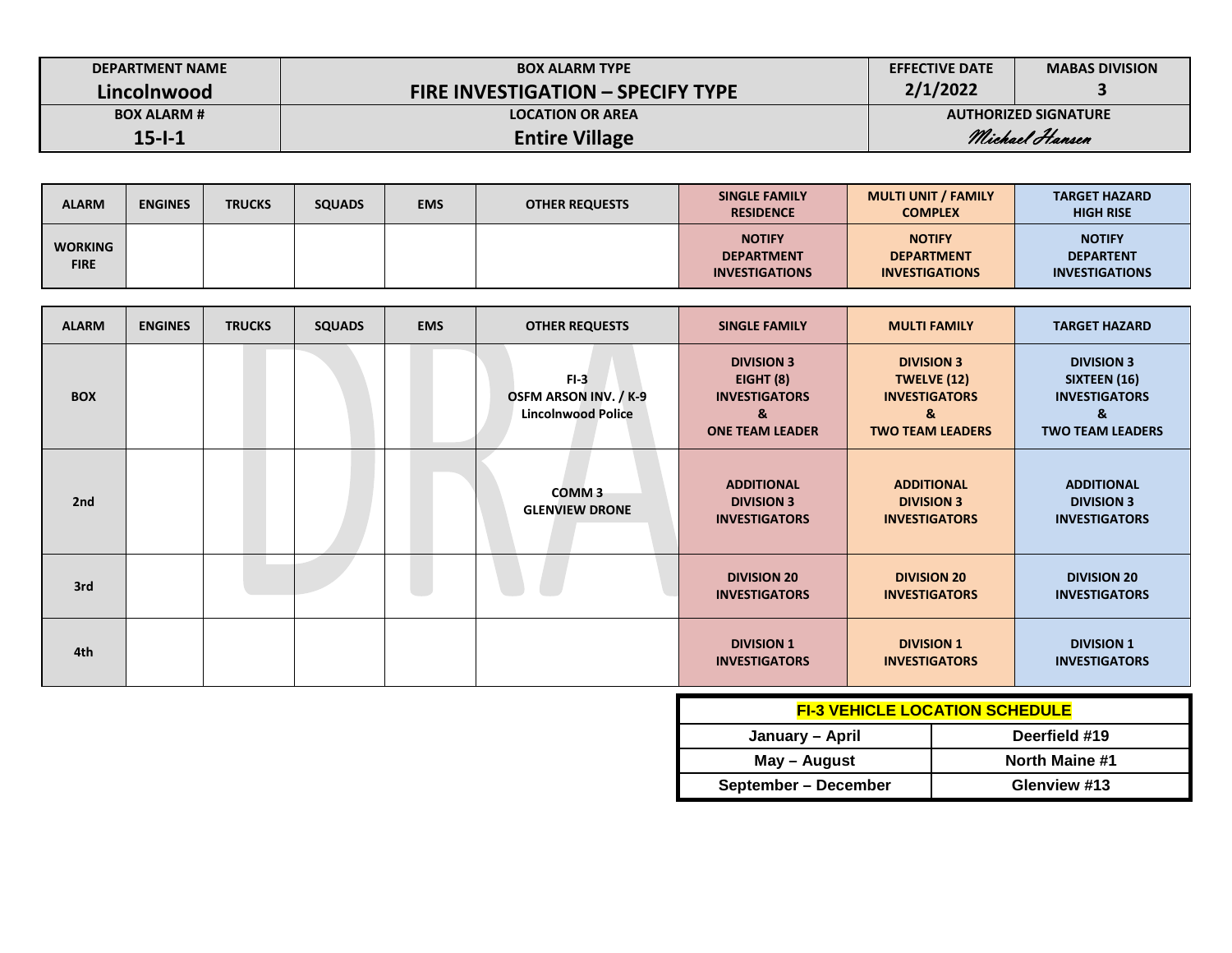| <b>DEPARTMENT NAME</b> | <b>BOX ALARM TYPE</b>              | <b>EFFECTIVE DATE</b>       | <b>MABAS DIVISION</b> |  |
|------------------------|------------------------------------|-----------------------------|-----------------------|--|
| Lincolnwood            | TECHNICAL RESCUE (IDENTIFY NATURE) | 2/1/2022                    |                       |  |
| <b>BOX ALARM #</b>     | <b>LOCATION OR AREA (GRIDS)</b>    | <b>AUTHORIZED SIGNATURE</b> |                       |  |
| $15 - R - 1$           | <b>ENTIRE RESPONSE AREA</b>        | Michael Hansen              |                       |  |

| <b>ALARM</b>                                    | <b>ENGINES</b>  | <b>TRUCKS</b>   | <b>SQUADS</b> | <b>EMS</b>           | <b>CHIEFS</b>                            | <b>TRT TEAMS</b>                              | <b>HIGH ANGLE /</b> | <b>TRENCH</b>                             | <b>CONFINED</b> | <b>CHANGE OF</b>                                      |
|-------------------------------------------------|-----------------|-----------------|---------------|----------------------|------------------------------------------|-----------------------------------------------|---------------------|-------------------------------------------|-----------------|-------------------------------------------------------|
|                                                 |                 |                 |               |                      |                                          |                                               | <b>COLLAPSE</b>     |                                           | <b>SPACE</b>    | <b>QUARTERS</b>                                       |
| <b>STILL</b><br><b>(CONFIRMED)</b><br>INCIDENT) | E <sub>15</sub> | T <sub>15</sub> | <b>Skokie</b> | A45<br><b>Skokie</b> | <b>B15</b><br><b>B16</b><br>1500<br>1501 | Lincolnwood<br>Skokie<br><b>ON-DUTY TECHS</b> |                     | <b>Lincolnwood PW</b><br><b>Vac Truck</b> |                 | <b>Niles Engine</b><br><b>Northbrook</b><br>Ambulance |
|                                                 |                 |                 |               |                      |                                          |                                               |                     |                                           |                 | <b>LFD Callback</b>                                   |

| <b>ALARM</b> | <b>ENGINES</b>    | <b>TRUCKS</b>    | <b>SQUADS</b>      | <b>EMS</b>                          | <b>CHIEFS</b>                                                  | <b>TRT TEAMS</b>   | <b>HIGH ANGLE /</b>                                                                                                                                         | <b>TRENCH</b>                                                                                                                                                                                                      | <b>CONFINED</b>                                                                                                                                                                                   |  |
|--------------|-------------------|------------------|--------------------|-------------------------------------|----------------------------------------------------------------|--------------------|-------------------------------------------------------------------------------------------------------------------------------------------------------------|--------------------------------------------------------------------------------------------------------------------------------------------------------------------------------------------------------------------|---------------------------------------------------------------------------------------------------------------------------------------------------------------------------------------------------|--|
|              |                   |                  |                    |                                     |                                                                |                    | <b>COLLAPSE</b>                                                                                                                                             |                                                                                                                                                                                                                    | <b>SPACE</b>                                                                                                                                                                                      |  |
| <b>BOX</b>   | <b>Northfield</b> | Wilmette         | <b>Des Plaines</b> | Glenview<br><b>North Maine</b>      | <b>Niles</b><br><b>Morton Grove</b><br><b>IMT Notification</b> | <b>DIVISION 3</b>  | <b>RESCUE 3</b><br><b>SKOKIE U17</b><br><b>MORTON GROVE S4</b><br><b>EVANSTON S21</b><br><b>PARK RIDGE S35</b><br>COMM <sub>3</sub><br><b>LIGHT TOWER 3</b> | <b>RESCUE 3</b><br><b>SKOKIE U17</b><br><b>MORTON GROVE S4</b><br><b>EVANSTON S21</b><br><b>PARK RIDGE S35</b><br><b>AIR-KNIFE &amp; VACON</b><br><b>FROM NFLD PW</b><br>COMM <sub>3</sub><br><b>LIGHT TOWER 3</b> | <b>RESCUE 3</b><br><b>SKOKIE U17</b><br><b>MORTON GROVE S4</b><br><b>EVANSTON S21</b><br><b>PARK RIDGE S35</b><br>AIR <sub>3</sub><br><b>DECON 3</b><br>COMM <sub>3</sub><br><b>LIGHT TOWER 3</b> |  |
| 2nd          | Winnetka          | Highland<br>Park |                    | Glencoe                             | Evanston<br><b>IMT Activation</b>                              | <b>DIVISION 1</b>  | <b>DIVISION 1 HIGH</b><br><b>ANGLE / COLLAPSE</b><br><b>EQUIPMENT</b>                                                                                       | <b>DIVISION 1 TRENCH</b><br><b>EQUIPMENT</b>                                                                                                                                                                       | <b>DIVISION 1 CONFINED</b><br><b>SPACE EQUIPMENT</b>                                                                                                                                              |  |
| 3rd          |                   |                  |                    | <b>Box 15E1</b><br><b>If Needed</b> | Chicago 5-1-5                                                  | DIVISION 4 & 5     | <b>DIVISION 4&amp;5 HIGH</b><br><b>ANGLE / COLLAPSE</b><br><b>EQUIPMENT</b>                                                                                 | <b>DIVISION 4&amp;5</b><br><b>TRENCH EQUIPMENT</b>                                                                                                                                                                 | <b>DIVISION 4&amp;5</b><br><b>CONFINED SPACE</b><br><b>EQUIPMENT</b>                                                                                                                              |  |
| 4th          |                   |                  |                    |                                     | <b>Des Plaines</b>                                             | <b>DIVISION 12</b> | <b>DIVISION 12 HIGH</b><br><b>ANGLE / COLLAPSE</b><br><b>EQUIPMENT</b>                                                                                      | <b>DIVISION 12 TRENCH</b><br><b>EQUIPMENT</b>                                                                                                                                                                      | <b>DIVISION 12</b><br><b>CONFINED SPACE</b><br><b>EQUIPMENT</b>                                                                                                                                   |  |
| 5th          |                   |                  |                    |                                     |                                                                | <b>DIVISION 9</b>  | <b>CHICAGO HIGH ANGLE</b><br>/ COLLAPSE<br><b>EQUIPMENT</b>                                                                                                 | <b>CHICAGO TRENCH</b><br><b>EQUIPMENT</b>                                                                                                                                                                          | <b>CHICAGO CONFINED</b><br><b>SPACE EQUIPMENT</b>                                                                                                                                                 |  |

**CHANGE OF QUARTERS ADDRESS: 6900 LINCOLN AVENUE, LINCOLNWOOD, IL (KNOX BOX NEAR FRONT ENTRANCE, ACROSS 9-1-1 PHONE)**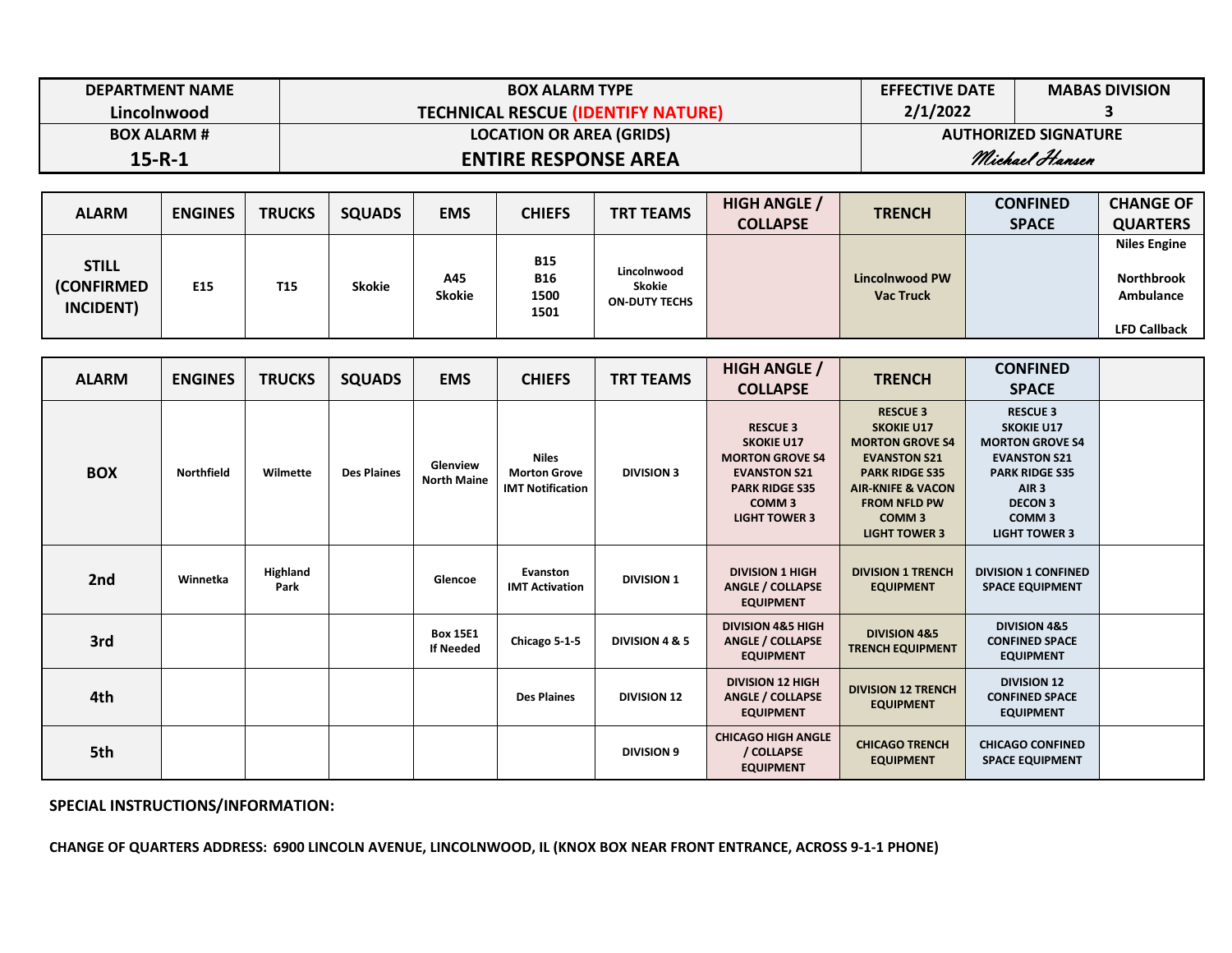| <b>DEPARTMENT NAME:</b> | <b>BOX ALARM TYPE:</b>      | <b>EFFECTIVE DATE:</b> | <b>MABAS DIVISION:</b>       |  |
|-------------------------|-----------------------------|------------------------|------------------------------|--|
| Lincolnwood             | <b>TENDERS (TANKERS)</b>    | 2/1/2022               |                              |  |
| <b>BOX ALARM #:</b>     | <b>LOCATION OR AREA:</b>    |                        | <b>AUTHORIZED SIGNATURE:</b> |  |
| $15 - T - 1$            | <b>Entire Response Area</b> | Michael Hansen         |                              |  |

| <b>ALARM</b> | <b>ENGINES</b> | <b>TRUCKS</b> | <b>SQUADS</b> | <b>TENDERS</b> | <b>EMS</b>  | CHIEFS      | <b>OTHER REQUESTS</b> | CHANGE/QUARTERS (STA #) |
|--------------|----------------|---------------|---------------|----------------|-------------|-------------|-----------------------|-------------------------|
| <b>STILL</b> | Lincolnwood    | Lincolnwood   |               |                | Lincolnwood | Lincolnwood |                       |                         |

| <b>ALARM</b>                   | <b>ENGINES*</b>             | <b>TRUCKS</b> | <b>SQUADS</b>                                                                                                             | <b>TENDERS</b>                                                                                          | <b>EMS</b>                                                                                                               | <b>CHIEFS</b>                                                                                                         | <b>OTHER REQUESTS</b> | <b>CHANGE/QUARTERS (STA #)</b>                  |
|--------------------------------|-----------------------------|---------------|---------------------------------------------------------------------------------------------------------------------------|---------------------------------------------------------------------------------------------------------|--------------------------------------------------------------------------------------------------------------------------|-----------------------------------------------------------------------------------------------------------------------|-----------------------|-------------------------------------------------|
| <b>BOX</b>                     | Lake Forest<br>Lincolnshire |               |                                                                                                                           | Prospect Heights<br>Long Grove                                                                          |                                                                                                                          | <b>Prospect Heights</b><br>Long Grove<br>Palatine Rural                                                               |                       | <b>Glenview Engine</b><br>Des Plaines Ambulance |
| 2 <sub>ND</sub>                |                             |               |                                                                                                                           | <b>Wood Dale</b><br>Palatine Rural<br>Roselle                                                           |                                                                                                                          |                                                                                                                       |                       |                                                 |
|                                |                             |               |                                                                                                                           |                                                                                                         | <b>MABAS Division 4</b>                                                                                                  |                                                                                                                       |                       |                                                 |
| 3 <sub>RD</sub>                |                             |               |                                                                                                                           | Tender Strike Team:<br>Five 2000+/= gallon tenders PLUS<br>One chief officer                            |                                                                                                                          |                                                                                                                       |                       |                                                 |
| 4TH                            |                             |               |                                                                                                                           | <b>MABAS Division 5</b><br>Tender Strike Team:<br>Five 2000+/= gallon tenders PLUS<br>One chief officer |                                                                                                                          |                                                                                                                       |                       |                                                 |
| 5TH                            |                             |               |                                                                                                                           | <b>MABAS Division 2</b><br>Tender Strike Team:<br>Five 2000+/= gallon tenders PLUS<br>One chief officer |                                                                                                                          |                                                                                                                       |                       |                                                 |
| <b>INTERDIVISIONAL REQUEST</b> |                             |               | $1ST$ CHOICE<br><b>MABAS Division 101</b><br>Tender Strike Team:<br>Five 2000+/= gallon tenders PLUS<br>One chief officer |                                                                                                         | $2ND$ CHOICE<br><b>MABAS Division 12</b><br>Tender Strike Team:<br>Five 2000+/= gallon tenders PLUS<br>One chief officer | 3RD CHOICE<br><b>MABAS Division 2</b><br>Tender Strike Team:<br>Five 2000+/= gallon tenders PLUS<br>One chief officer |                       |                                                 |

**\*Engines with Drafting Capabilities**